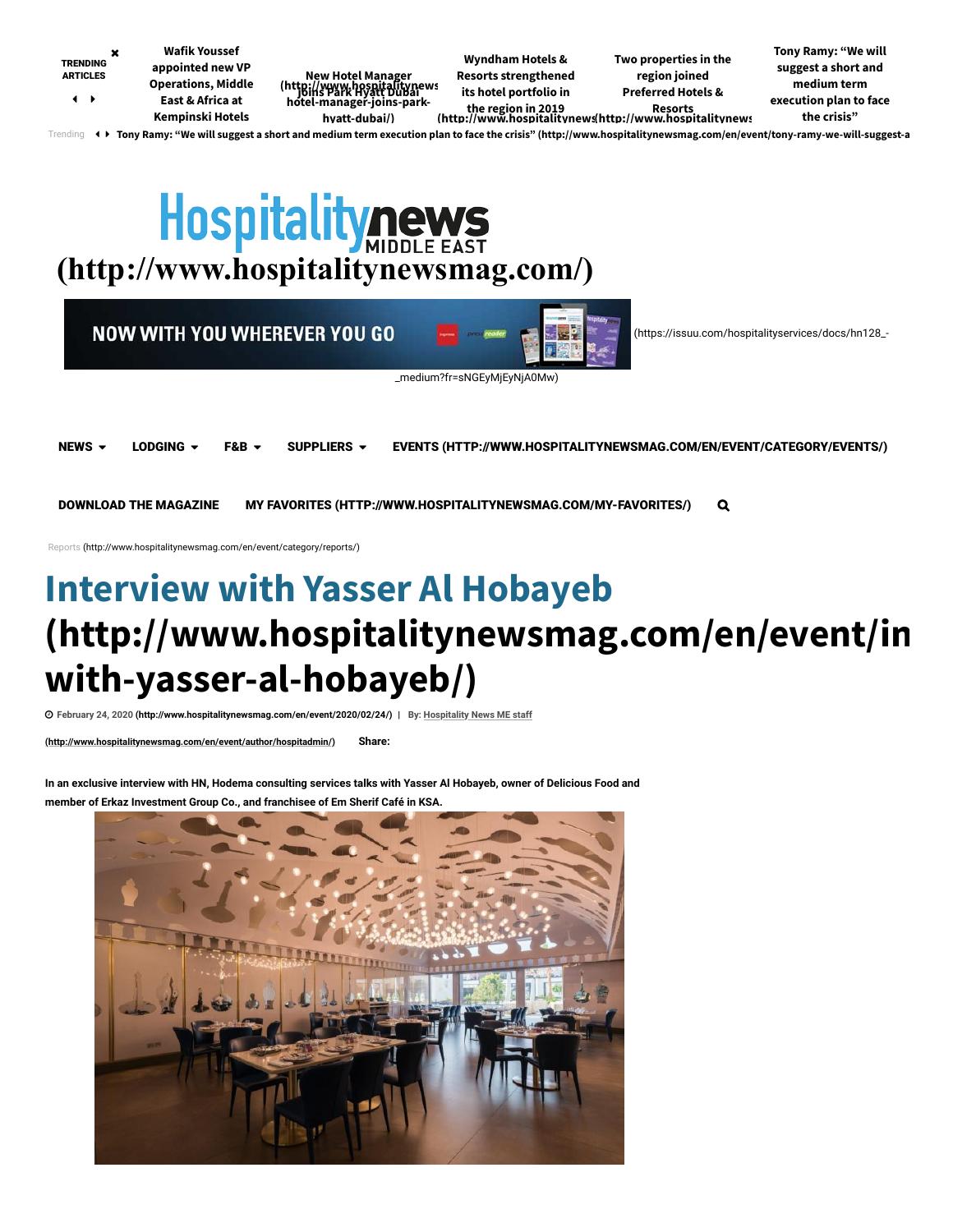#### 1. **Why did you decide to acquire the franchise of "Em Sherif Café" for KSA?**

Em Sherif Café was an interesting investment for KSA for several reasons: It first came from our desire to offer the Em Sherif 'experience' to our country since it benefits from a strong brand awareness among our target clientele. On the other hand, following the optimistic financial feasibility study, the well-documented manuals detailing intricate details of construction, operations and management, the training programs and support provided by the franchisor, as well as the opportunity for us to scale up with multiple brand offerings with the same franchisor, we concluded that acquiring Em Sherif was a very positive and promising financial move.

#### 2. **What was the most rewarding part as a franchisee? And the most unexpected struggle?**

Seeing the satisfaction and pleasure in our customers' eyes after a visit at our café, is the greatest reward for us. Our staff and our franchisor helped us in our vision of bringing the authentic Lebanese flavors and recreating the 'Em Sherif experience' in Riyadh.



However, our efforts to reach perfection definitely come with a lot of challenges. Our franchisor is extremely

sensitive in all matters related to food quality, taste and authenticity. The economic crisis in Lebanon led to export restrictions in terms of products and ingredients hence adding a lot of complexity to the production process.

#### 3. **How do you perceive the Food and Beverage (F&B) market in KSA today and in the coming years?**

Saudi Arabia leads the F&B market in the GCC, with a market value of about USD 12 Billion. The Kingdom's food industry remains one of the most attractive in the region, with strong sales growth figures forecast over the next decade. The F&B industry represents one of the largest shares of the total household spending. Despite the small decrease in the overall spending in the last few years, we expect that sales growth will recover and flourish due to the steady improvement of the local economy. In addition, the sub-sector will continue to provide the food retailers with impressive growth opportunities, whereby hypermarkets and supermarkets which that account for more than half of market share of grocery retail, continue to be largely supportive. The food sector benefits from a sizeable population of around 31.74 million and the relatively large size of a Saudi family. These demand generators will boost the needs for consumer goods amid a weaker consumer-spending environment, with projections that consumption could grow over 50 percent in the next few years.

In the KSA, the days when restaurateurs used to take their guests for granted are over. Customers are now offered numerous choices in every F&B segment, so they are looking for better variety, taste, price, convenience and overall experience. Any restaurant chain that is falling short in any of these areas is bound to perish sooner than later.

In conclusion, growing population, increasing consumer spending, and public sector investment in malls, hotels and restaurants are driving growth in the F&B sector.

Moreover, the effects of globalization on the sector are quite evident, with the increasing modernization in lifestyle and food preferences. This has led to a shift in people's dietary preferences from the traditional Arabic cuisine to international flavors.

4. **What is the expansion plan for "Em Sherif Café" in KSA on the short and mid term?**

# **RELATED CONTENT [Alshaya brings Italian pizzeria Spontini to the region](http://www.hospitalitynewsmag.com/en/event/spontinialshaya/) (http://www.hospitalitynewsmag.com/en/event/spontinialshaya/)**

We will be opening three to four locations in Saudi Arabia within the next two years. Although the idea of expanding is exhilarating, we want our growth plan to be smart, built on an accurate planning, team consensus, as well as on the guests' experience and demand. We will be pushing our limits but with calculated risks. We are currently setting up a solid foundation with a well-studied IT and support service infrastructure.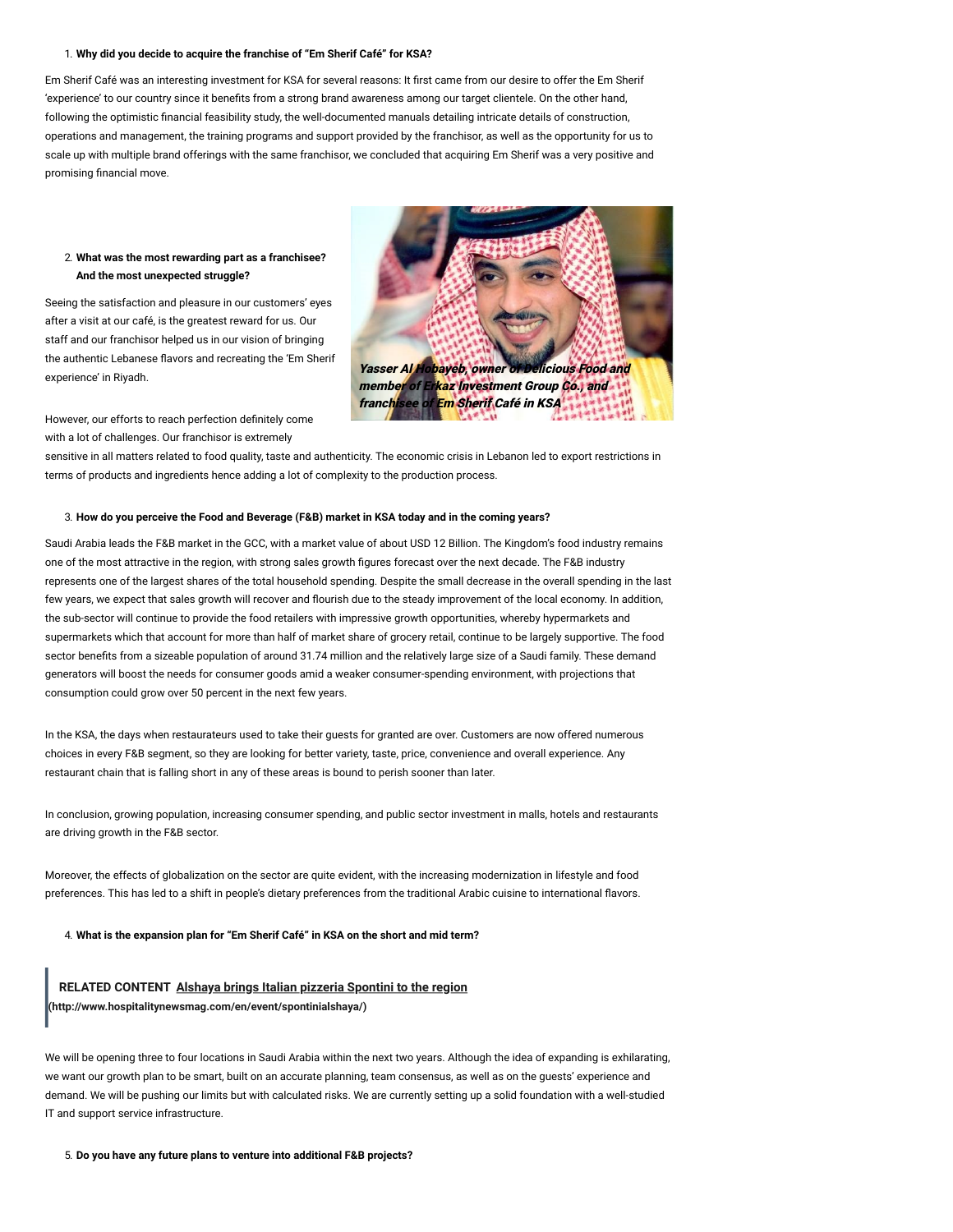We are currently negotiating with major F&B brands to bring them to KSA for the first time. We also have ideas to launch local brands, but this project is still under study and awaits the completion of market studies.

Add to Favorites ☆

**Em Sherif 3 [\(http://www.hospitalitynewsmag.com/en/event/tag/em-sherif/\)](http://www.hospitalitynewsmag.com/en/event/tag/em-sherif/) KSA 142 [\(http://www.hospitalitynewsmag.com/en/event/tag/ksa/\)](http://www.hospitalitynewsmag.com/en/event/tag/ksa/) Restaurants 114 [\(http://www.hospitalitynewsmag.com/en/event/tag/restaurants/\)](http://www.hospitalitynewsmag.com/en/event/tag/restaurants/)**

Previous



[\(http://www.hospitalitynewsmag.com/en/event/hospitality-news-](http://www.hospitalitynewsmag.com/en/event/hospitality-news-101-the-ones-to-watch/)101-the-ones-to-watch/)





[\(http://www.hospitalitynewsmag.com/en/event/the-co](http://www.hospitalitynewsmag.com/en/event/the-co-working-space-trend-fad-or-future/)working-space-trend-fad-or-future/)

# RELATED POSTS

- 1. What's hot in F&B in 2018 [\(http://www.hospitalitynewsmag.com/en/](http://www.hospitalitynewsmag.com/en/event/hn-special_report_forecast-2018/) special\_report\_forecast-2018/)
- 2. New Lebanese Mozzarella cafe and cheese store to franchise in the KSA [\(http://www.hospitalitynewsmag.com/en/](http://www.hospitalitynewsmag.com/en/event/new-lebanese-mozzarella-cafe-and-cheese-store-to-franchise-in-the-ksa/) lebanese-mozzarella-cafe-and-cheesestore-to-franchise-in-the-ksa/)
- 3. Canned food market to reach over USD 500 million in 2022 in Saudi Arabia [\(http://www.hospitalitynewsmag.com/en/](http://www.hospitalitynewsmag.com/en/event/canned-food-market-reach-over-usd-500-million-in-2022-in-saudi-arabia/) food-market-reach-over-usd-500-millionin-2022-in-saudi-arabia/)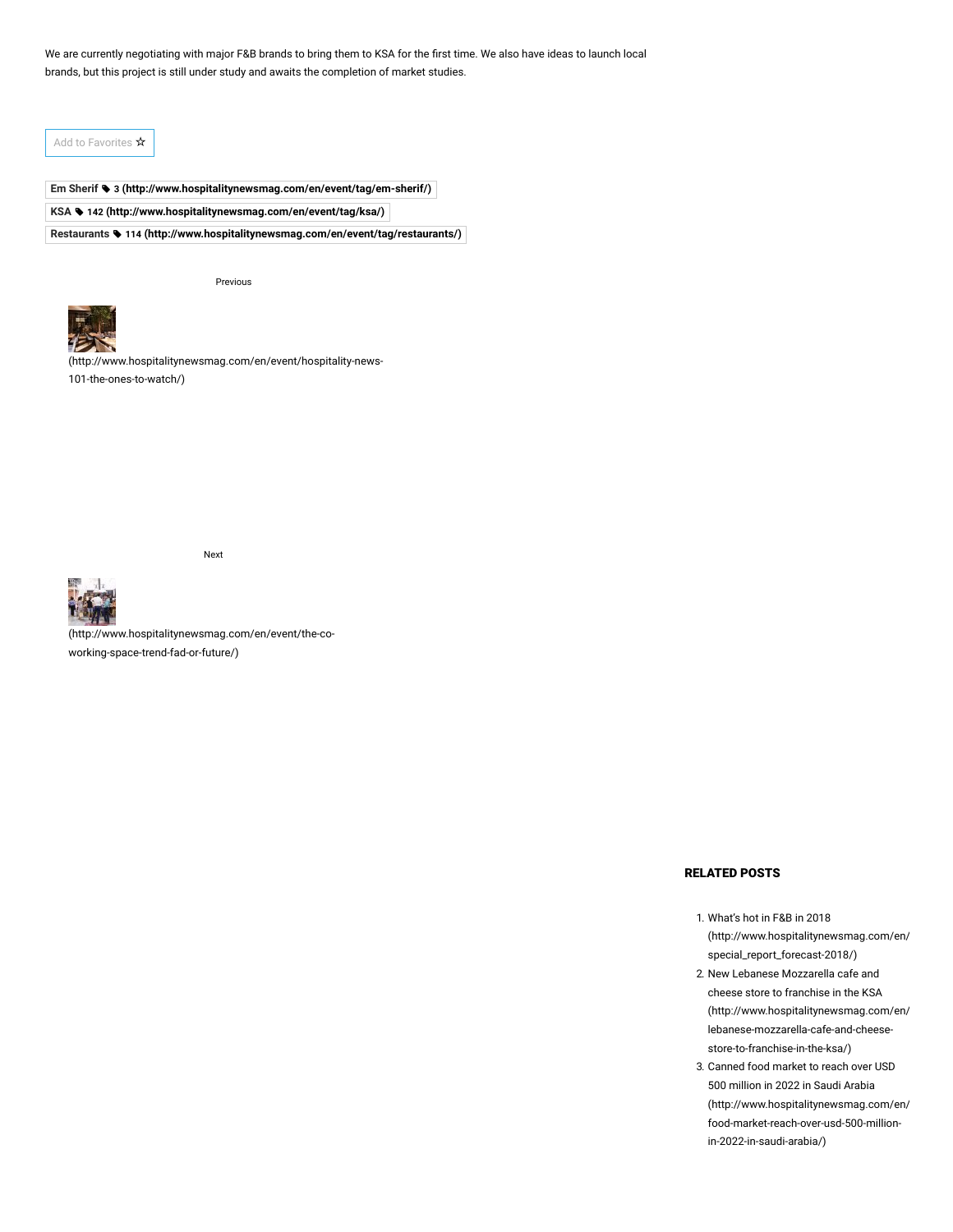4. The Food Hall Frenzy [\(http://www.hospitalitynewsmag.com/en/](http://www.hospitalitynewsmag.com/en/event/the-food-hall-frenzy/) food-hall-frenzy/)



[\(http://www.syndicatercnp.com/\)](http://www.syndicatercnp.com/)

# MOST VIEWED

**CONGER** [\(http://www.hospitalitynewsmag.com/en/event/](http://www.hospitalitynewsmag.com/en/event/9-kings-of-nightlife/) kings-of-nightlife/)



[\(http://www.hospitalitynewsmag.com/en/event/](http://www.hospitalitynewsmag.com/en/event/11-fb-trends-in-2020/) fb-trends-in-2020/)



[\(http://www.hospitalitynewsmag.com/en/event/](http://www.hospitalitynewsmag.com/en/event/jad-shamseddin-joins-ajlan-bros-as-chief-hospitality-officerr/) shamseddin-joins-ajlan-bros-as-chief-hospitalityofficerr/)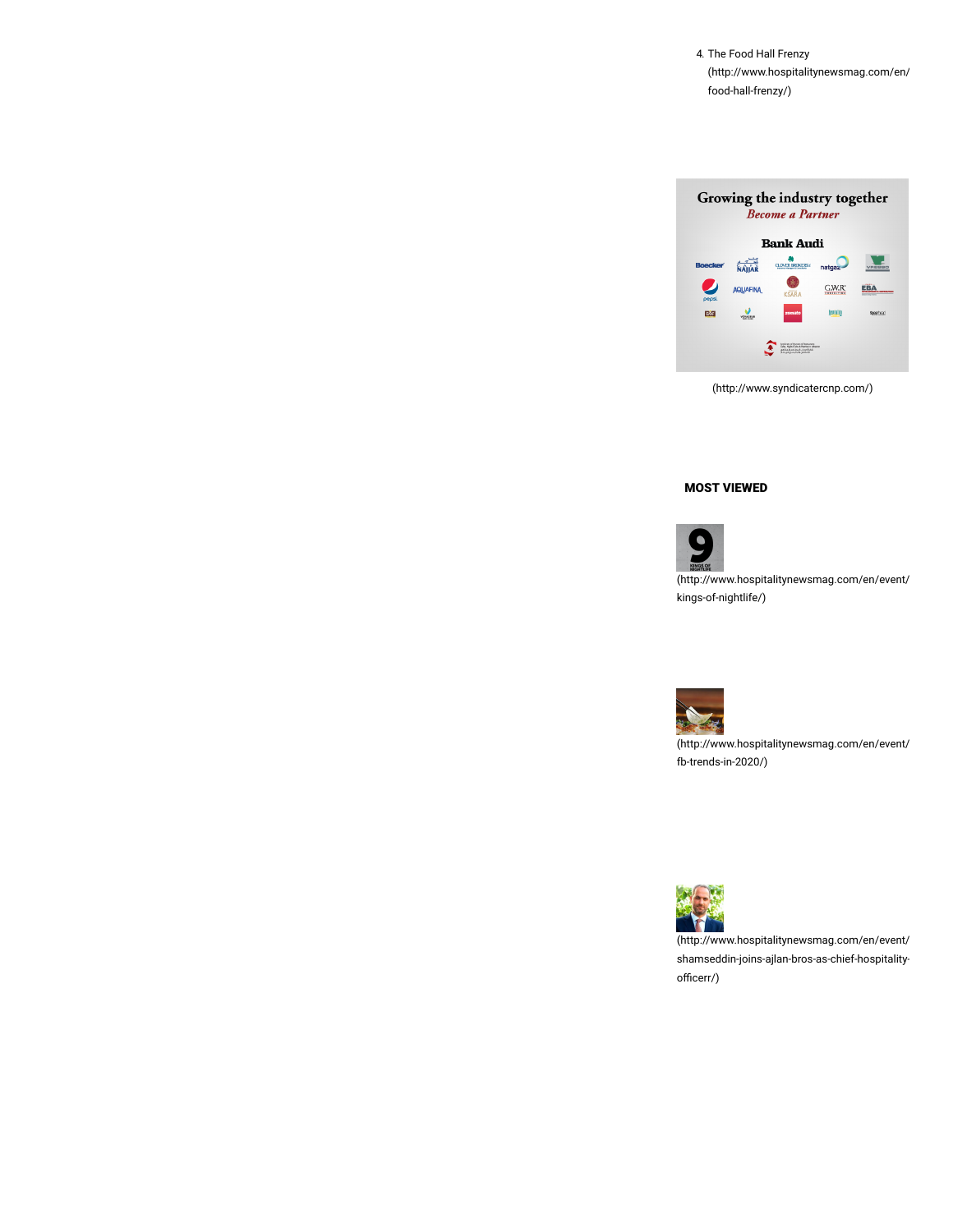

[\(http://www.hospitalitynewsmag.com/en/event/](http://www.hospitalitynewsmag.com/en/event/fb-highlight-hakkasan-group-eyes-burgeoning-saudi-market/) highlight-hakkasan-group-eyes-burgeoning-saud market/)



[\(http://www.hospitalitynewsmag.com/en/event/](http://www.hospitalitynewsmag.com/en/event/hotel-operating-business-models/) operating-business-models/)

## NEWSLETTER

Sign up to our weekly newsletter so you never miss out on important news.

E-mail address

**SUBSCRIBE** 

MY HN

No Favorites

## TAGS

| Hotels \ 771<br>(http://www.hospitalitynewsmag.com/en/even                      |
|---------------------------------------------------------------------------------|
| UAE • 528<br>(http://www.hospitalitynewsmag.com/en/even                         |
| New projects • 413<br>(http://www.hospitalitynewsmag.com/en/even/<br>projects/) |

**projects/)**

**Dubai 312 [\(http://www.hospitalitynewsmag.com/en/event](http://www.hospitalitynewsmag.com/en/event/tag/dubai/)**

**Lebanon 216 [\(http://www.hospitalitynewsmag.com/en/event](http://www.hospitalitynewsmag.com/en/event/tag/lebanon/)**

**People on the move 172 [\(http://www.hospitalitynewsmag.com/en/event](http://www.hospitalitynewsmag.com/en/event/tag/people-on-the-move/) on-the-move/)**

**KSA 142 [\(http://www.hospitalitynewsmag.com/en/event](http://www.hospitalitynewsmag.com/en/event/tag/ksa/)**

**Tourism 118 [\(http://www.hospitalitynewsmag.com/en/event](http://www.hospitalitynewsmag.com/en/event/tag/tourism/)**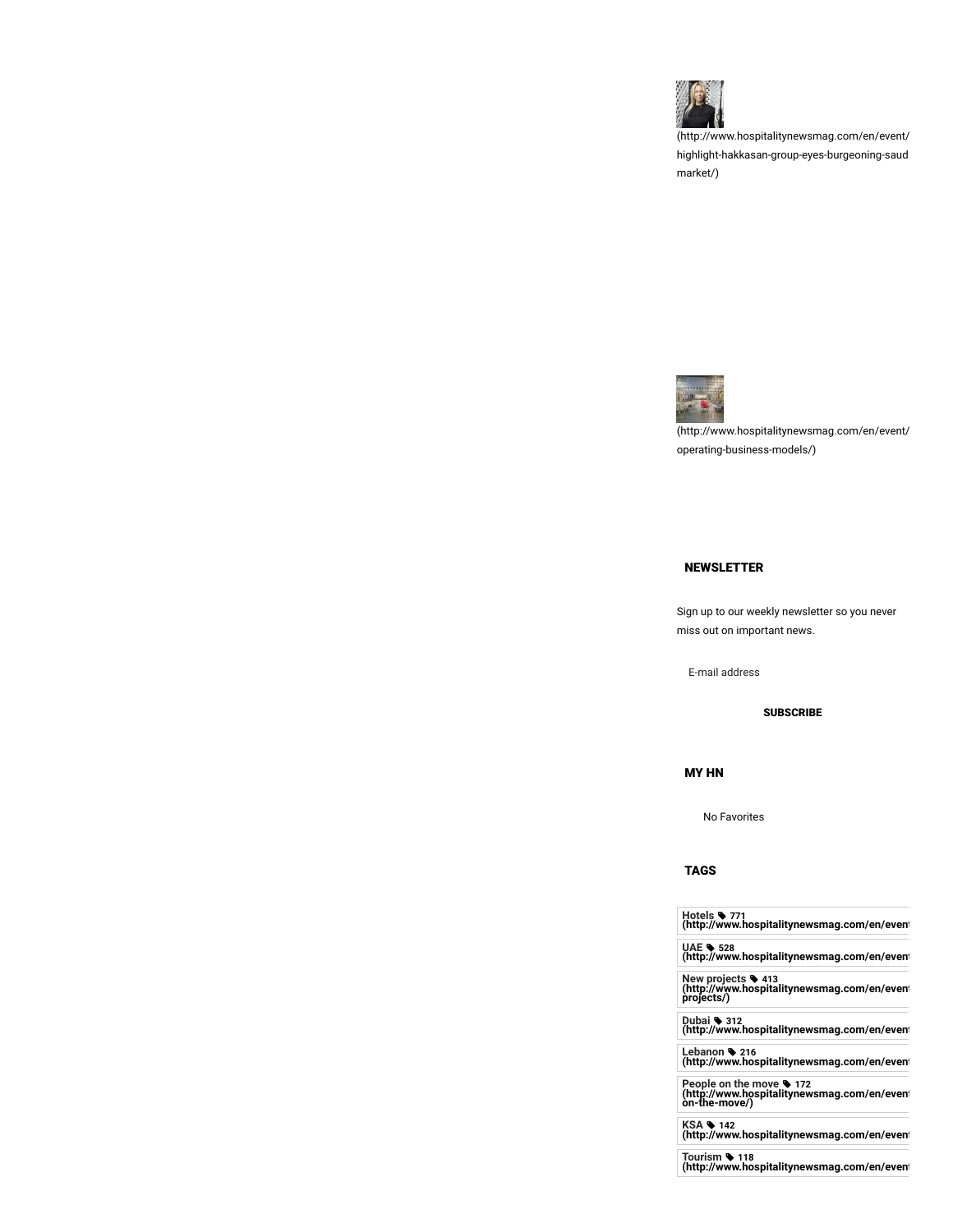**Restaurants 114 [\(http://www.hospitalitynewsmag.com/en/event](http://www.hospitalitynewsmag.com/en/event/tag/restaurants/)**

**Middle East 99 [\(http://www.hospitalitynewsmag.com/en/event](http://www.hospitalitynewsmag.com/en/event/tag/middle-east/) east/)**

**Statistics 95 [\(http://www.hospitalitynewsmag.com/en/event](http://www.hospitalitynewsmag.com/en/event/tag/statistics/)**

**Chefs 72 [\(http://www.hospitalitynewsmag.com/en/event](http://www.hospitalitynewsmag.com/en/event/tag/chefs/)**

**IHG 66 [\(http://www.hospitalitynewsmag.com/en/event](http://www.hospitalitynewsmag.com/en/event/tag/ihg/)**

**Events 62 [\(http://www.hospitalitynewsmag.com/en/event](http://www.hospitalitynewsmag.com/en/event/tag/events/)**

**Food 60 [\(http://www.hospitalitynewsmag.com/en/event](http://www.hospitalitynewsmag.com/en/event/tag/food/)**

**Abu Dhabi 59 [\(http://www.hospitalitynewsmag.com/en/event](http://www.hospitalitynewsmag.com/en/event/tag/abu-dhabi/) dhabi/)**

**Egypt 53 [\(http://www.hospitalitynewsmag.com/en/event](http://www.hospitalitynewsmag.com/en/event/tag/egypt/)**

**Technology 52 [\(http://www.hospitalitynewsmag.com/en/event](http://www.hospitalitynewsmag.com/en/event/tag/technology/)**

**Saudi Arabia 51 [\(http://www.hospitalitynewsmag.com/en/event](http://www.hospitalitynewsmag.com/en/event/tag/saudi-arabia/) arabia/)**

**Trends 51 [\(http://www.hospitalitynewsmag.com/en/event](http://www.hospitalitynewsmag.com/en/event/tag/trends/)**



[\(https://issuu.com/hospitalityservices/docs/tf27](https://issuu.com/hospitalityservices/docs/tf27-mr?fr=sMDc5NjEyNjA0Mw) mr?fr=sMDc5NjEyNjA0Mw)

# **Hospitality [\(http://www.hospitalitynewsmag.com/](http://www.hospitalitynewsmag.com/)**

**YOUR GO-TO SOURCE FOR THE LATEST NEWS, FORECASTS AND INDUSTRY REPORTS**